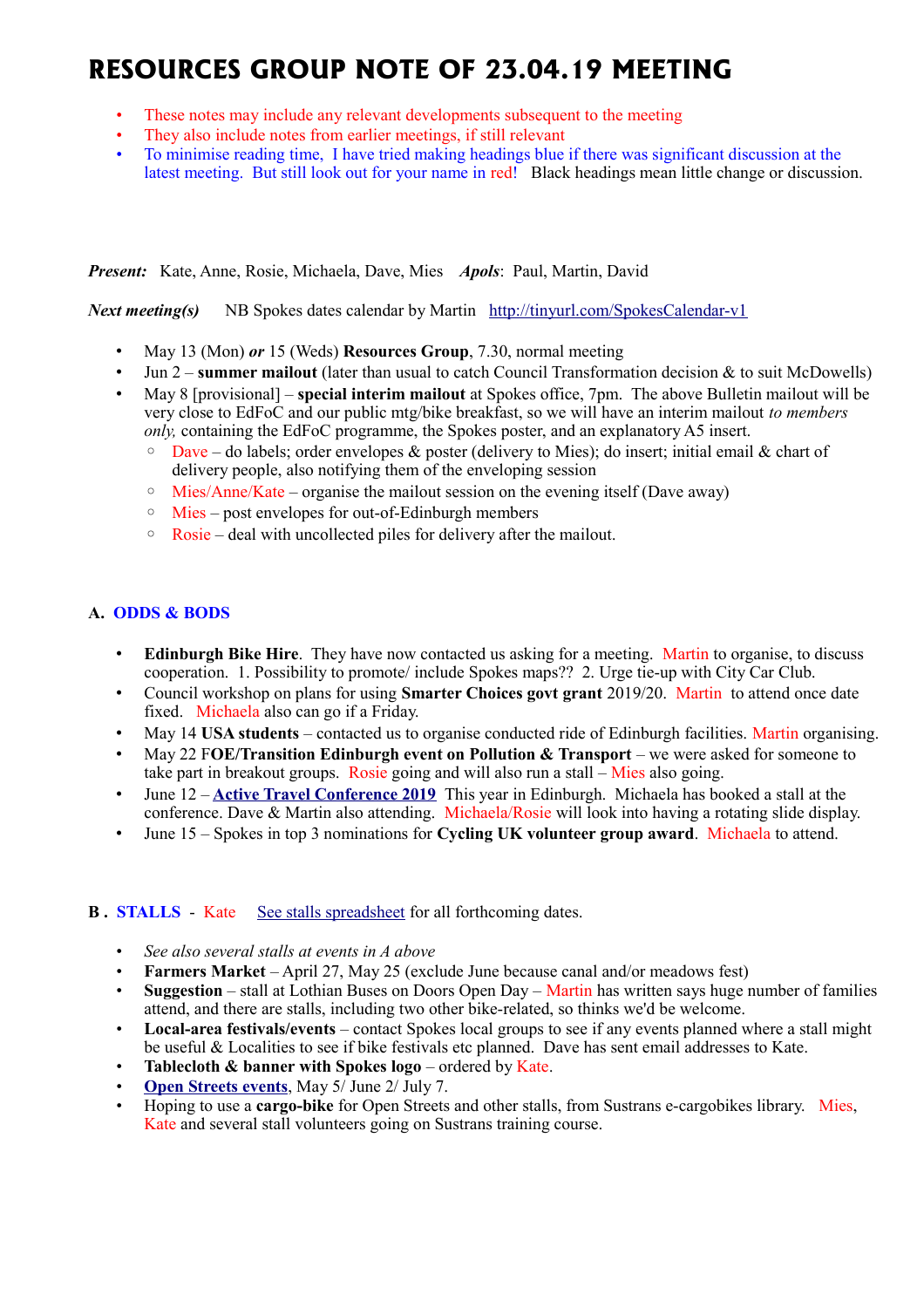#### **C. OFFICE MATTERS** – Anne

- **Keys** Dave to ask Sandy if could hand over his for Martin, as we think not currently used.
- **Factsheets**
	- **Workplace Cycling** Low on stocks. David to update its date and any other changes needed, then Dave to arrange printing.
	- **Tenements**  high priority as high demand at stalls. David Gardiner doing artwork Dave has circulated 2nd draft for comment. General satisfaction, a few minor suggestions.
	- **Family cycling** less urgent, so postpone till after tenements. May combine the 2 family factsheets.
	- **School bike bus** following the success of Blackford/JGPS bike bus, their organiser Ewen is to prepare online materials on how to do it. We may develop a leaflet/flyer summarising and referencing his materials, to have available at stalls. Michaela is contact with Ewen.
- **C2C maps** stock has been found
- **40th anniversary group photo** Dave has made numbered chart and corresponding numbered photo, to be mounted in a second frame next to Bryce main photo. Anne to organise framing. Dave to try to erase spurious '8' on numbered photo. A framer recommended by Leo (Dave's son) for reasonable price and good quality is [www.edinburgharts.com](http://www.edinburgharts.com/) but Anne may have other framer knowledge. Decided to get new simple visually compatible frames rather than reuse Bryce ones.
- **Office/ stalls computer.** Anne to investigate getting an office portable PC, which could also be used at stalls for slide displays etc. To liaise with Rosie to ensure suitable for stalls. Possible advice from Shane.

#### **D. SPOKES PUBLIC MEETINGS** [twitter hashtag #SpokesMtg] Organiser Martin.

- **June 14 (Fri)** [during EdFoC] **City Centre Transformation** the report of detailed concrete Transformation proposals will go to May Transport Cttee, so this is an ideal time to discuss and influence the outcome. Main speaker **Daisy** agreed. Martin to contact Cllr Chas Booth to give *politician response* and we will also have a speaker to give either *Spokes response* [from Planning Group] or *Cyclist response* [possibly Henry Whaley or Andy Arthur].
- **Autumn meeting**
	- **New developments in cycling as city transport** (title?) *Ideas*... 1. Richard Armitage (Spokes member & head of EU Cycle Logistics Federation) – Dave has put him in touch with Martin. 2. Speaker from Bike Share to say how it is going and get feedback. 3. speaker from Council on their cargo-bike investigations/plans. 4. CycleHoop, Edinburgh bike storage contractor.
- **Future ideas**
	- **Local action** invite local spokes groups and individuals [e.g as in [Spokes 133,](http://www.spokes.org.uk/wp-content/uploads/2019/02/pall-at-95.pdf) page 7].
	- **Cycling & Health** (NB we had this topic in June 2016). New developments 1. Adrian Davis, new professor of transport & health at Napier (first in the world?) 2. Faculty of Public Health launches Scottish initiative on transport, with Transform Scotland.
- **Public Meeting organiser** Martin would like an understudy. Dave has put in member circular.

## **E. OTHER SPOKES EVENTS**

- **EdFoC, June 6-16** … 3 Spokes events as below
	- Agreed to sponsor EdFoC as in last few years £500, in exchange for recognition in the programme and 900 copies of the programme for May mailout (but see Next Meetings on page 1).
	- *Insurance* Events should also be registered for National Bike Week, which then provides free public liability insurance. Here -->www.cyclinguk.org/bikeweek/organise-event. Michaela/Kate/Martin to register their events.
	- $\circ$  1 public meeting, June 14 Martin
	- $\degree$  2 Bike Breakfast, June 11 Kate. Police & Lesley Macinnes confirmed. Andy Wightman awaited.
	- 3 Family Cycle Ride Michaela & Martin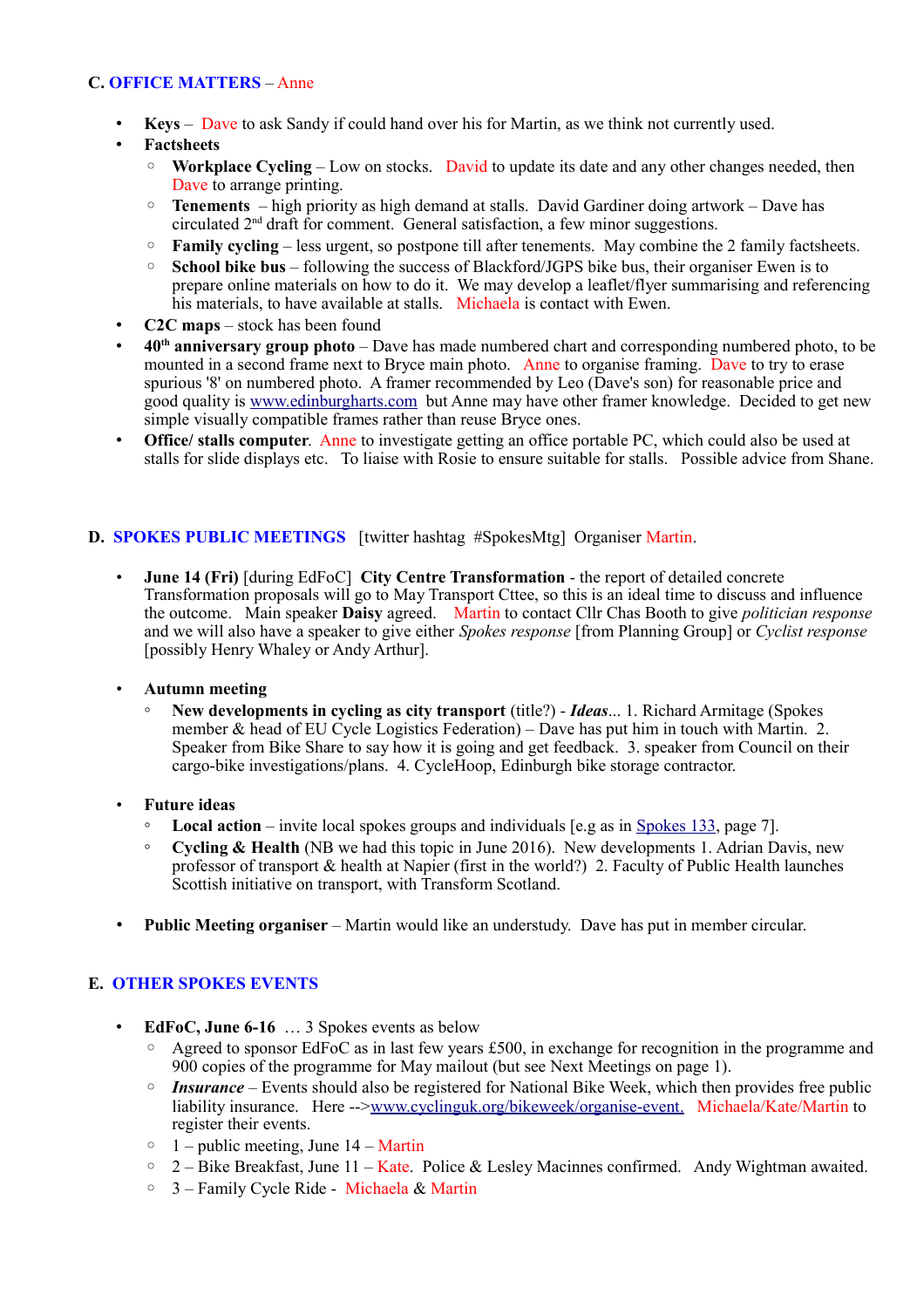## **F. CARGO-BIKE PROJECT -** [Spreadsheet](https://drive.google.com/drive/folders/1BuWIrWRXwrDyFuw-nDA8n9ms37oAeKwH)

- Rosie has set up the above spreadsheet and will do basic follow-up/reminders to bodies receiving grants or applying, and ensure grantees follow the rules, e.g. photo(s), logo on bike and brief report.
- Rosie to contact Bikes for Refugees on progress ideally a photo for summer Bulletin, if cargo bike ready.
- Conditions for our grants - [www.spokes.org.uk/documents/papers-documents/cargo-bikes.](http://www.spokes.org.uk/documents/papers-documents/cargo-bikes)
- Andrew Thin trust £5000 donation to expand cargo bike project. Dave had discussed with Paul following last meeting. Agreed to up our community groups max grant to £1500 (£1000 Thin, £500 Spokes). Special deal for individuals tricky but will have a competition prize – see comp para below.
- **Spokes Stickers** David Gardiner used vehicle-standard stickers on Hearty Squirrel cargo-bike. Supplier - Forrest Hepburn & McDonald, Nicolson Sq. [David says *very sticky* so apply very carefully]. A supply may be useful, Mies to investigate. Contact details also on spokes website, [cargo-bike advice page](http://www.spokes.org.uk/documents/advice/cargo-bikes/).

## **G. SPOKES MAPS**

• **Map Group** – Dave arranged meeting of old and new volunteers. Katharine Taylor now to coordinate maps group. Next stages – Midlothian then Edinburgh & possibly Glasgow. Mies to email Katharine re her discussion with Cllr Anna Richardson about funding new Glasgow map.

## • **Maps status**

- **Edinburgh** (2016) Future big problems about what base map to use. Also, former spokes member Nick McWilliam, OpenStreets specialist, keen to discuss if that can be used as base.
- **Midlothian** (2015) Our oldest map, and only map on traditional paper. Enough copies left for 2019,
- **W Lothian** (2018) stocks ok
- **E Lothian** ( 210 ) stocks ok
- **Glasgow 3rd edition** (2016) developed by Spokes & Go-Bike, 12500 copies paid for by council, free (on ordinary paper) from Glasgow Council, but now exhausted. Mies spoke to Glasgow Transport convenor, Cllr Anna Richardson, who would like new edition. Ian says map side is held by XYZ who could easily update it, and David the front. Ian M says best GoBike volunteer would be Andy Preece.
- **Attacat** computing company volunteers offer to set up 'professional' map-sales site; free for first year then software license £30 per month. Would sell to shops/bulk as well as individuals. [NB: online map sales already available via EBC & Sustrans – links on Spokes maps page]. Rosie has sent holding reply.
- **Shops sales initiative** Paul had suggested we write to all bike shops not stocking it, with free sample map and order form. Also Dave had asked our mailout delivery volunteers to ask at shops when dropping in the envelopes  $-2$  or 3 shops stocked as a result of this.
- **Surplus old maps** Surplus in **map store** now largely distributed. Surplus in **office** Dave to contact schools via council contacts (each council) and/or tweeting.
- **Maps history**. Now have archive copies at least one of all Edinburgh and Lothians maps. Martin scanned all covers. Ian and Tim producing documents on map history which Dave has now put [on website.](http://www.spokes.org.uk/spokes-maps/#Old)

## **H. COMPETITIONS** [previous comps at [spokes.org.uk/documents/odds-and-ends-may-be-exciting/competitions\]](http://www.spokes.org.uk/documents/odds-and-ends-may-be-exciting/competitions/)

- **2017 'Low Cost Improvement'** Cllr Chas Booth motion instructs Edinburgh Council Locality officers to consider list – report was at Feb 2019 Transport Cttee.
- **2019 'Cycling Inspiration'** *How I was inspired to start using a bike or how did I inspire someone else.* 
	- Dave has done draft entry form comments welcome
	- **Prizes to collect, as below.** *Important notes* …
		- prizes must be valid till end 2019, as judging not till September
		- Businesses will be publicised in 2 bulletins (before, as in B131, & after) and website article
		- It is **essential** to get written or email confirmation of prize
		- Please arrange prizes by May 10 at latest, to get into Bulletin
	- Agreed we will use £500 of the Thin cargo-bike cash as a cargo-bike voucher prize. Voucher will be non-transferable [i.e. used by the named prizewinner only], must be used in a local bike shop and we will transfer the cash to the shop not the individual.
	- Anne will store the prizes till September. Blue=Anne now has. Green=agreed, but not yet at Anne.
	- Dave ScotRail, Laidback, EdFoC, Harts
	- Rosie Grease Monkey, Filmhouse, Boardwalk
	- Mies?? Camera Obscura, Kalpna, Edinburgh Bicycle
	- Kate Milk cafe (Newhaven, on N Edcycleroute)
	- Michaela Sustrans (ask Judy for relevant contact), Lantern Rouge cafe (Gifford)